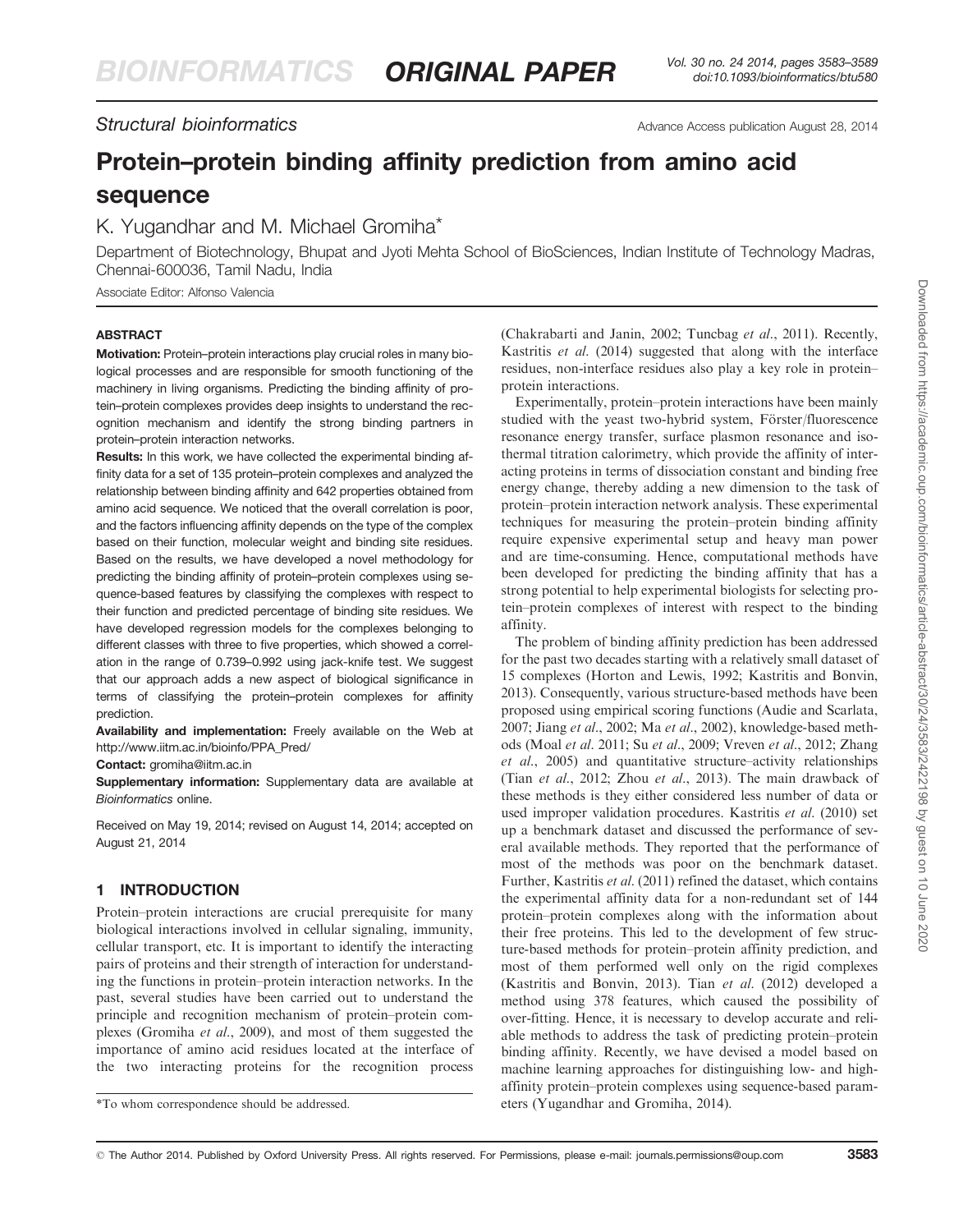In this work, we have developed a novel approach for predicting the binding affinity of a given protein–protein complex from its amino acid sequence. We have classified the protein–protein complexes based on their function, molecular weight and percentage of binding site residues and analyzed the relationship between sequence and structural properties of interacting free proteins and binding affinity. This imparts biological relevance to the prediction method, as the function of the complex is also taken into consideration. We have classified the complexes into nine groups based on their functions and set up multiple regression equations for predicting the binding affinity. Our method showed a correlation range of 0.836–0.998 and 0.739–0.992 using self-consistency and jack-knife test, respectively.

#### 2 METHODS

#### 2.1 Dataset

We have set up a dataset of protein–protein complexes based on the following criteria: (i) both the interacting partners are proteins (sequence length of minimum 50 amino acids), (ii) the complex is heterodimeric and (iii) absolute value of binding affinity is known. These criteria yielded a set of 135 complexes (provided in [Supplementary Table S1](http://bioinformatics.oxfordjournals.org/lookup/suppl/doi:10.1093/bioinformatics/btu580/-/DC1)) from the affinity benchmark dataset [\(Kastritis](#page-6-0) et al., 2011). For all these complexes, we have derived a set of 615 features based on the amino acid sequence and 640 features based on the structures of two free proteins forming the complex. Considering the gap between the number of currently available protein sequences and their solved structures, sequencebased methods for binding site prediction act as important players in understanding the binding mechanism and analyzing interaction networks. Few methods have been reported for predicting the binding site residues from amino acid sequence using machine learning techniques, such as neural networks and support vector machines [\(Huang](#page-6-0) et al., 2013; [Ofran and Rost, 2007](#page-6-0)). For the sequence-based feature calculation, we have obtained the predicted binding site residues [\(Ofran and Rost, 2007\)](#page-6-0) and property values for the 20 amino acids from AAindex database [\(Kawashima](#page-6-0) et al., 2008) and literature [\(Gromiha, 2005\)](#page-6-0). Similar procedure was followed for calculating the structure-based features, and SPPIDER server ([Porollo and Meller, 2007\)](#page-6-0) was used to predict the binding site residues from structures of the free proteins. Other structure-based features include accessible surface area [\(Hubbard and](#page-6-0) [Thornton, 1993\)](#page-6-0), number of hydrogen bonds [\(McDonald and](#page-6-0) [Thornton, 1994\)](#page-6-0), non-bonded interaction energy [\(Gromiha](#page-6-0) et al., [2009\)](#page-6-0), electrostatic energy and energy due to bond length, bond angle and torsion angle [\(Guex and Peitsch, 1997](#page-6-0)). We noticed that several properties are related with each other, which cause a bias in the model. Hence, we have compared the correlation between all possible pairs of properties and reduced the number of properties so that the correlation between any of the properties is not  $>0.65$ . This process yielded a set of 113 properties (features).

#### 2.2 Classification of complexes

Using all the complexes together, we obtained the maximum correlation of 0.3 between sequence/structure-based features and their experimental  $\Delta G$  values. Hence, for understanding the features influencing the binding affinity and improving the prediction efficiency, we have classified the complexes into different groups based on various criteria such as molecular weight, function, predicted percentage of binding site residues and their subgroups (percentage of aromatic and positively charged residues, hydrophobic and hydrophilic residues). The inspection of results obtained for all the classifications by comparing the maximum correlation obtained with single feature and combination of two features showed that the classification based on function is the best one for further analysis (see Section 3).

The function-based classification has been made with seven groups: (i) antigen–antibody (Ag-Ab) complexes, (ii) enzyme–inhibitor (EI) complexes, (iii) other enzymes (OE; complexes of enzymes with proteins other than inhibitors), (iv) G-protein-containing (GC) complexes, (v) receptor-containing (RC) complexes, (vi) non-cognate (NC) complexes and (vii) miscellaneous complexes. Further, the miscellaneous complexes have been subdivided into three different classes based on percentage of predicted binding site residues in the complex (see section 3.3.7), viz., miscellaneous I, II and III ( $\leq$ 4%, 4–8% and >8% of predicted binding site residues, respectively). These nine classes cover the entire dataset of 135 protein–protein complexes.

#### 2.3 Regression models and validation

We have developed independent regression models for all the nine classes by combining more than one feature using multiple regression technique [\(Grewal, 1987](#page-6-0)). We have validated the performance of the method using jack-knife test. In this procedure, regression equations have been developed with  $(n-1)$  complexes and used the equation to predict the  $\Delta G$ of the left out complex. This process has been repeated for 'n' times (where n is the total number of complexes in a given class) and computed the correlation. We have also used support vector regression method available in WEKA machine learning platform (Hall et al[., 2009](#page-6-0)) to compare the obtained results.

# 3 RESULTS

#### 3.1 Significance of different classifications

We have classified the complexes based on the molecular weights of free proteins, function and predicted number of binding site residues, and computed the correlation between binding affinity and sequence/structure-based properties. The correlation coefficients obtained with protein–protein complexes belonging to different subclasses using sequence-based parameters are presented in [Supplementary Table S2.](http://bioinformatics.oxfordjournals.org/lookup/suppl/doi:10.1093/bioinformatics/btu580/-/DC1) We have repeated the computation with structure-based features, and the results are presented in [Supplementary Table S3.](http://bioinformatics.oxfordjournals.org/lookup/suppl/doi:10.1093/bioinformatics/btu580/-/DC1) We observed that the performance with sequence-based features is marginally better than that with structure-based features. From [Supplementary Table S3](http://bioinformatics.oxfordjournals.org/lookup/suppl/doi:10.1093/bioinformatics/btu580/-/DC1), it is interesting to note that the receptors and ligands, both having either high or low molecular weights are dominated by the properties influenced by secondary structures [\(Eathiraj](#page-6-0) et al., [2005;](#page-6-0) Li et al[., 1998\)](#page-6-0). Other combination of receptors and ligands are dominated by interaction energies, such as hydrophobic, electrostatic and hydrogen bonds ([Haspel](#page-6-0) et al. 2008; [Lapouge](#page-6-0) et al., [2000;](#page-6-0) Lu et al[., 1999](#page-6-0)). Further, we examined the performance of prediction models at different classifications using their absolute single-property correlations and the correlation coefficient obtained with the combination of two properties ([Table 1](#page-2-0)). We found that the classification based on protein functions has the highest absolute single-property correlation of  $>0.5$  in 86% of the subclasses, whereas it is 50–83% in other classifications. In addition, 57% of the subclasses in protein functions showed the correlation of  $>0.8$  using the combination of two properties. Other classifications showed the maximum correlation of only 33%. Hence, we used the classification based on function for further analysis and to refine the model for predicting the binding affinity. Further, the subclass, 'miscellaneous' has the correlation of  $<$ 0.5 for any of the considered features and we grouped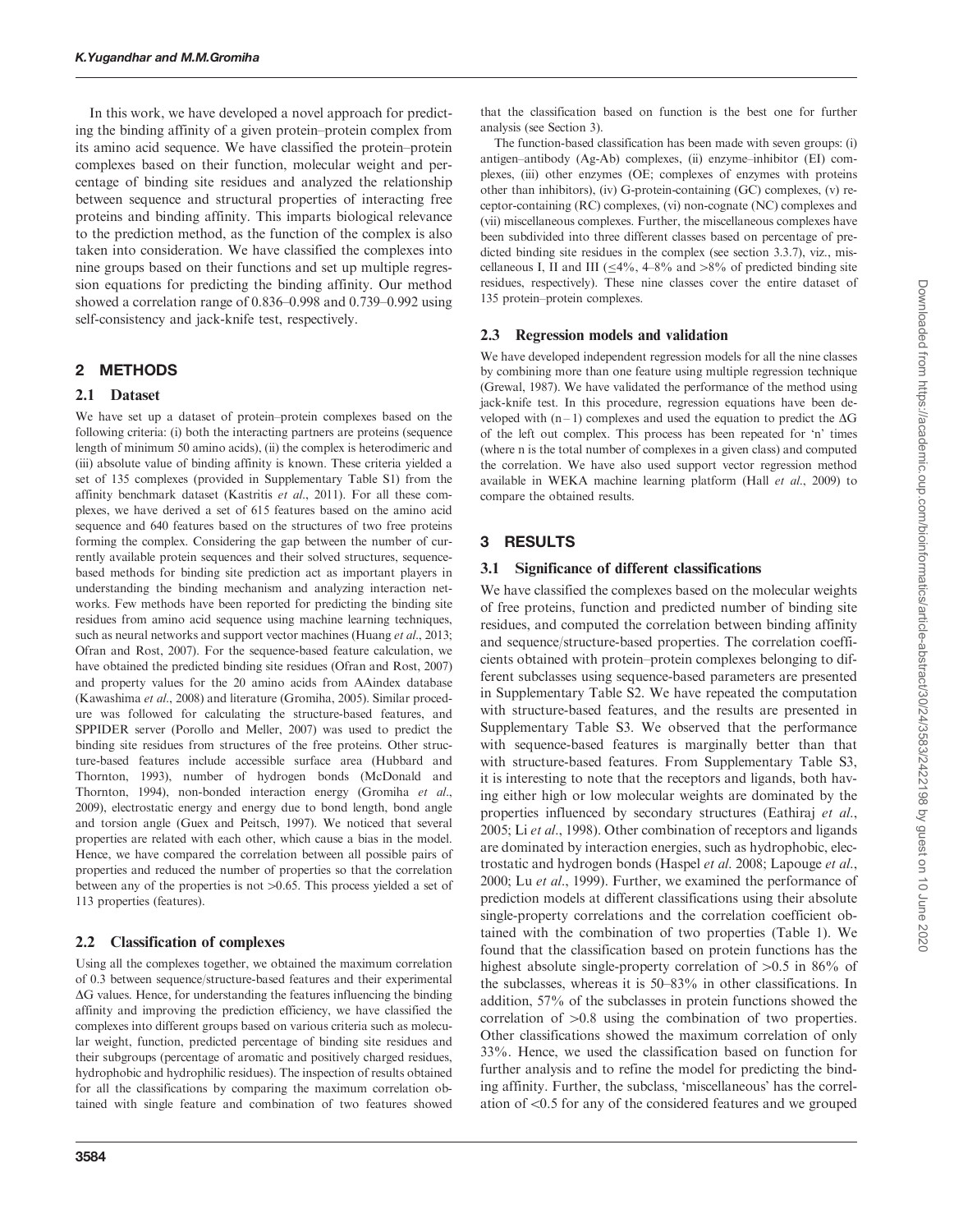<span id="page-2-0"></span>into three categories based on the percentage of binding site residues at the interface.

# 3.2 Prediction of binding affinity

The single-property correlation for the protein–protein complexes belonging to nine subclasses is presented in Table 2. Inspection of the results presented in this table revealed that the absolute correlation is  $>0.6$  in most of the subclasses and the correlation is  $>0.8$  for three of them. Further, we have performed a step-wise least square fit using multiple regression technique for identifying the combinations of features to predict the binding affinity at high accuracy. For avoiding over-fitting, we limited the combinations up to 5 from the selected list of 113 properties. The number of properties used in each subclass and the correlation coefficient with binding affinity is shown in Table 2. We noticed that the correlation lies in the range of 0.836–0.998 in the subclasses. The P-value for all the models is

Table 1. Comparison of correlation results among different classes of protein–protein complexes

| Classification                                                                 | $\%$ of classes<br>with maximum<br>single property | $\%$ of classes<br>with maximum<br>2-combination |  |
|--------------------------------------------------------------------------------|----------------------------------------------------|--------------------------------------------------|--|
|                                                                                | r  > 0.5                                           | r > 0.8                                          |  |
| <b>Functions</b>                                                               | 85.7                                               | 57.1                                             |  |
| Molecular weight                                                               | 50.0                                               | 00.0                                             |  |
| $\%$ of predicted binding site<br>residues                                     | 50.0                                               | 33.3                                             |  |
| % of aromatic and positively<br>charged residues in predicted<br>binding sites | 50.0                                               | 00.0                                             |  |
| % of hydrophobic residues in<br>predicted binding sites                        | 66.7                                               | 33.3                                             |  |
| % of hydrophilic residues in<br>predicted binding sites                        | 83.3                                               | 16.7                                             |  |

 $< 0.028$  (data not shown), suggesting that the results are statistically significant. Further, the models were evaluated with jack-knife test, and the results are included in Table 2. The combination of features showed the correlation in the range of 0.739– 0.992. The results are comparable with the self-consistency results, and this suggests that there is no over-fitting in our models. The relationship between experimental and predicted  $\Delta G$  for all the 135 complexes is shown in Figure 1. We showed that the binding affinities of 79% of the complexes have been accurately predicted within a deviation of 1 kcal mol<sup>-1</sup> and  $90\%$ within 2 kcal mol<sup>-1</sup> from the experimental values.

# 3.3 Prediction results in different subclasses based on functions

We have analyzed the performance of the method for predicting the binding affinity in different subclasses of 'function', and the details are discussed below. The regression equations obtained for all the subclasses are given in [Supplementary Table](http://bioinformatics.oxfordjournals.org/lookup/suppl/doi:10.1093/bioinformatics/btu580/-/DC1) [S4a](http://bioinformatics.oxfordjournals.org/lookup/suppl/doi:10.1093/bioinformatics/btu580/-/DC1) and [b](http://bioinformatics.oxfordjournals.org/lookup/suppl/doi:10.1093/bioinformatics/btu580/-/DC1).

3.3.1 Ag-Ab complexes Ag-Ab complexes are formed between antibodies and proteins that act as specific antigens to them. The binding free energy of these complexes shows a narrow range of



Note: The highest percentage is shown in bold. Fig. 1. Scatterplot for experimental and predicted  $\Delta G$  with jack-knife test

| I<br>J                      |
|-----------------------------|
| ¢<br>$\frac{1}{2}$          |
| j                           |
| 5                           |
| Í                           |
| İ<br>١                      |
| S                           |
| ;                           |
|                             |
| j                           |
| j<br>l                      |
| į                           |
| 5<br>ï                      |
| i                           |
| ١                           |
| ś<br>j                      |
| Ś<br>ž<br>j                 |
| $\ddot{\cdot}$<br>j         |
|                             |
| $\frac{1}{2}$<br>١          |
| ١<br>j                      |
| 5                           |
| ミ<br>J                      |
| <br> <br> <br> <br>١        |
|                             |
|                             |
| į<br><br>í                  |
|                             |
| I<br>١                      |
| j                           |
| j                           |
| i<br>ì                      |
| ١                           |
| ומחומות מומות מיות          |
| į                           |
| ì<br>5                      |
| 1<br>)                      |
| I<br>j                      |
| j                           |
| j                           |
|                             |
|                             |
| Š                           |
|                             |
| ١                           |
|                             |
|                             |
| $\frac{1}{2}$<br>j<br>١     |
| Š                           |
| j                           |
| ١                           |
| I                           |
| j                           |
| j                           |
|                             |
|                             |
|                             |
| 1                           |
|                             |
|                             |
|                             |
|                             |
| J                           |
|                             |
|                             |
|                             |
| š                           |
| $\frac{1}{2}$               |
| <b>UNDEX SUPE ZUZU</b><br>Š |
|                             |

Table 2. Correlation between amino acid properties and binding affinity

| Sr. No         | Class          | Number of<br>complexes | Correlation coefficient (r) |                               |                    | Mean absolute<br>error |
|----------------|----------------|------------------------|-----------------------------|-------------------------------|--------------------|------------------------|
|                |                |                        | single<br>property          | Self-consistency <sup>a</sup> | Jack-knife<br>test |                        |
| 1              | $Ag-Ab$        | 15                     | 0.593                       | 0.926(3)                      | 0.854              | 0.400                  |
| 2              | ΕI             | 31                     | $-0.600$                    | 0.836(5)                      | 0.739              | 1.169                  |
| 3              | <b>OE</b>      | 20                     | 0.669                       | 0.883(5)                      | 0.765              | 0.965                  |
| $\overline{4}$ | GC             | 16                     | $-0.749$                    | 0.971(3)                      | 0.953              | 0.236                  |
| 5              | <b>RC</b>      | 12                     | 0.711                       | 0.976(3)                      | 0.931              | 0.696                  |
| 6              | NC.            | 09                     | $-0.939$                    | 0.996(3)                      | 0.986              | 0.333                  |
| 7              | M1             | 11                     | $-0.752$                    | 0.998(3)                      | 0.992              | 0.186                  |
| 8              | M <sub>2</sub> | 10                     | $-0.828$                    | 0.994(3)                      | 0.983              | 0.278                  |
| 9              | M <sub>3</sub> | 11                     | 0.859                       | 0.994(4)                      | 0.980              | 0.380                  |

<sup>a</sup>Number of features is given in parentheses.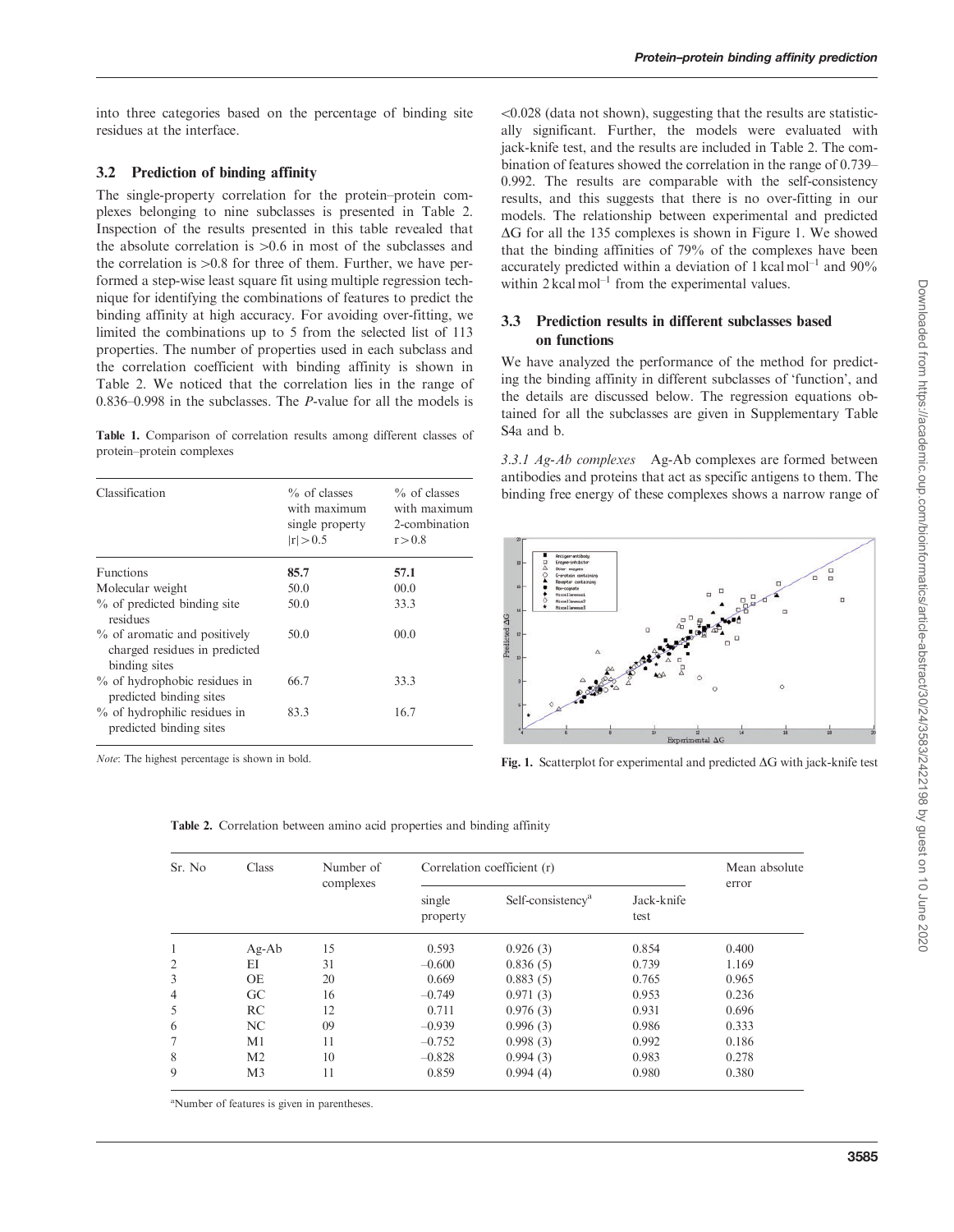$10-14$  kcal mol<sup>-1</sup>. The combination of three properties is able to predict the binding affinity of these complexes to the correlation of 0.93 and 0.85, respectively, using self-consistency and jackknife tests.

Further, the property based on percentage of predicted charged residues at the interface has been identified as one of the important factors. This is supported by the previous studies that aromatic and charged residues at the protein–protein inter-face play key role in complex formation [\(Monaco-Malbet](#page-6-0) et al., [2000; Pruett and Air, 1998\)](#page-6-0). Moreover, the mutation of charged residues at the binding sites showed a large reduction in the affinity and is important for the recognition process ([Pruett and](#page-6-0) [Air, 1998](#page-6-0)). Interestingly, our method could accurately predict the binding affinity of 94% of the complexes with a deviation of 1 kcal mol<sup>-1</sup> using jack-knife test.

3.3.2 EI complexes The interacting partners in this class of protein–protein complexes are enzymes and inhibitors. The binding free energy of the 31 complexes in this class has the variation of 10 kcal mol–1. CDK2-CKSHS1 protein complex has the lowest free energy of 9.7 kcal mol<sup>-1</sup> and the complex between Colicin E9 nuclease and Im9 immunity protein has the highest free energy of 18.6 kcal mol–1. However, the combination of five features could predict the binding free energy with the correlation of 0.836. The structural analysis of EI complexes revealed that the binding site residues and  $\beta$ -sheet tendency are important for specificity [\(Albeck and Schreiber, 1999; Ghosh](#page-6-0) et al., 2007). Interestingly, these two features have been selected as important players in determining the protein–protein binding affinity. Our method could accurately predict the binding free energy for 23 of the 31 complexes within the deviation of  $2 \text{ kcal mol}^{-1}$  using jackknife test.

3.3.3 Other enzymes This class includes complexes formed by enzymes with proteins other than inhibitors. The binding free energy of these complexes follows a range of 6–  $13 \text{ kcal mol}^{-1}$ . The combination of five properties improved the correlation up to 0.88 and 0.77, respectively, using selfconsistency and jack-knife tests. These properties include weights for  $\alpha$ -helix [\(Qian and Sejnowski, 1988\)](#page-6-0) and percentage of predicted binding site residues. Interestingly, these two properties are reported to be important for understanding the recognition mechanism of protein–protein complexes [\(Chakrabarti and Janin, 2002](#page-6-0)). The binding free energy for 18 and 13 of these 20 complexes has been accurately predicted within the deviation of 2 and  $1 \text{ kcal mol}^{-1}$ , respectively, using jack-knife test.

3.3.4 GC complexes G-proteins are an important family of proteins that act as effectors in many signal transduction events. These proteins work together with G-protein-coupled receptors (GPCRs) to transmit signals from many hormones, neurotransmitters and other signaling factors [\(Campbell and Reece, 2002](#page-6-0)). The complexes, which have G-proteins as one of the interacting partners are included in this class, and the average  $\Delta G$  is  $8.98$  kcal mol<sup>-1</sup>. GC complexes are mainly dominated by hydrophobic interactions and secondary structural elements such as  $\alpha$ -helices [\(Eathiraj](#page-6-0) et al., 2005; [Lapouge](#page-6-0) et al., 2000). Our regression model used three properties to predict the binding affinity. It is noteworthy that the number of predicted hydrophobic residues

at the binding sites and helical propensity ([Geisow and Roberts,](#page-6-0) [1980\)](#page-6-0) was selected in our model. This result demonstrates the agreement between experimental observations and computational analysis. A set of 13 among 16 complexes in this class was predicted with high accuracy, with three outliers, and the deviation between experimental and predicted binding affinity in 13 complexes is  $0.24$  kcal mol<sup>-1</sup>. The binding free energy of  $81\%$ of the complexes was predicted within the deviation of  $0.5$  kcal mol<sup>-1</sup> ([Fig. 1](#page-2-0)).

3.3.5 RC complexes This class consists of protein–protein complexes having one of the interacting partners that function as receptor in biological processes. It contains 12 complexes with an average  $\Delta G$  value of 11.58 kcal mol<sup>-1</sup>. The combination of three properties including a property based on thermodynamic nature of the proteins enhanced the correlation up to 0.98. In a previous study, [Maenaka](#page-6-0) et al. (2001) suggested that the binding affinities of RC complexes are attributed with thermodynamic quantities, enthalpy and entropy. This observation supports our results and reiterates the importance of thermodynamic properties in governing the binding affinity. Interestingly, the binding free energies for 92% of the complexes have been accurately predicted within the deviation of  $1.5$  kcal mol<sup>-1</sup>.

3.3.6 NC complexes The concept of cognate and NC protein– protein complexes arises when two complexes have different binding affinity values in spite of having a similar geometry. In this case, the complex having more affinity is considered as cognate because in most cases this is the one having biological relevance than the other (NC) [\(Kastritis](#page-6-0) et al[., 2011](#page-6-0)). Hence, we assumed that the features influencing the binding affinity of NC complexes may be different from their cognate counter parts and included them in this separate class that consists of nine complexes and the  $\Delta G$  values shows a range of  $7-13$  kcal mol<sup>-1</sup>. The combination of three properties is able to predict the binding affinity of these complexes to the correlation of 0.996 and 0.986, respectively, using selfconsistency and jack-knife tests. Further, features such as weights for  $\alpha$ -helix and the percentage of predicted binding site residues have been identified as important factors influencing the binding affinity. This is supported by previous studies on NC complexes that binding site residues at the interface and helical tendencies could influence the binding affinity ([Erman](#page-6-0) et al., [1997;](#page-6-0) Li et al[., 1998](#page-6-0)). Our method could accurately predict the binding affinity of all the complexes within the deviation of  $0.6$  kcal mol<sup>-1</sup> ([Fig. 1](#page-2-0)).

3.3.7 Miscellaneous complexes The complexes that do not fall in any of the above six classes are termed as miscellaneous complexes. Generally, the binding site residues are believed to play important roles in governing the binding affinity. However, the non-interface residues are also reported to be crucial for specific and efficient complex formation [\(Kiel et al., 2004\)](#page-6-0). Hence, we considered features accounting for interface information alone (number of binding site residues) as well as interface residues normalized with total residues (% of binding site residues). For three of the six classes, percentage of binding site residues is selected as one of the best features in our analysis. Hence, we have further divided the complexes in this class into three subclasses based on the percentage of predicted binding site residues.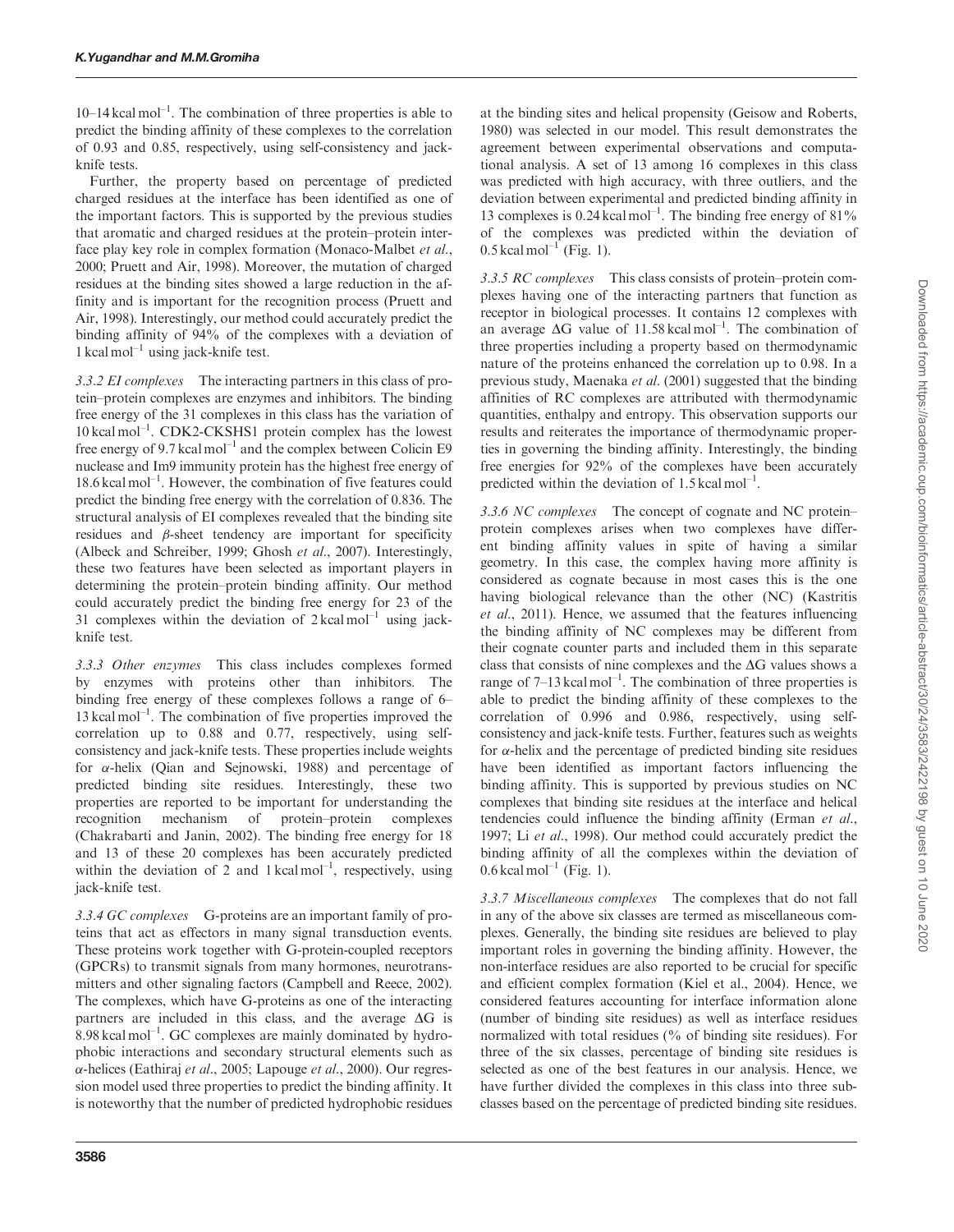These subclasses have the binding site residues in the ranges of 0–4% (miscellaneous1, M1), 4–8% (miscellaneous2, M2) and  $>8\%$  (miscellaneous). M<sub>3</sub>), respectively ([Ofran and Rost,](#page-6-0) [2007](#page-6-0)). M1 contains 11 complexes, and the binding free energy of these complexes shows a range of  $7-14 \text{ kcal mol}^{-1}$ . Our method identified the percentage of aromatic and positively charged residues, and the number of predicted hydrophobic residues at the interface as important features to predict the binding affinity. This result agrees with the previous observations that aromatic, charged and hydrophobic interactions are important for the affinity of protein–protein complexes [\(Andersen et al.,](#page-6-0) [1999](#page-6-0)). Further, [West et al. \(2001\)](#page-6-0) reported that four of the five substitutions that resulted in significant reduction in binding affinity were of aromatic/charged residues, suggesting their importance in protein–protein interactions. The combination of three properties raised the correlation up to 0.99, and the deviation is  $0.186$  kcal mol<sup>-1</sup>. M2 consists of 10 complexes and the average  $\Delta G$  is 9.1 kcal mol<sup>-1</sup>. The combination of three properties including the weights to  $\beta$ -sheet enhanced the correlation up to 0.98. In an earlier work, [Bonsor et al. \(2007\)](#page-6-0) suggested the importance of  $\beta$ -sheet at the interface of a protein–protein complex. Interestingly, this feature was shown to be crucial for discriminating protein–protein complexes with respect to their binding affinities [\(Yugandhar and Gromiha, 2014\)](#page-6-0). The binding affinities of all the complexes have been predicted within the deivation of  $0.8$  kcal mol<sup>-1</sup>. M3 includes 11 complexes, which have more number of binding site residues, and the  $\Delta G$  of these complexes shows a range of  $4-12$  kcal mol<sup>-1</sup>. Our method could identify a property related to electrostatic interactions ([Charton and](#page-6-0) [Charton, 1983](#page-6-0)) as an influencing factor, and this observation in accordance with the report by [Haspel et al. \(2008\)](#page-6-0) that electrostatic interactions could be driving force in protein–protein complex formation and binding properties are influenced by electrostatic changes. Binding free energy for all the miscellaneous complexes could be predicted with a deviation of  $0.85$  kcal mol<sup>-1</sup> using jack-knife test by our method. Further, we have analyzed the features influencing the binding affinity of ordered and disordered protein–protein complexes. Of the 32 complexes in this class, 23 have at least one of the interacting proteins in disordered state. We performed least square fit for the disordered and ordered set of complexes separately to identify the features influencing binding affinity. Interestingly, percentage of predicted binding site residues and net charge of the protein are selected as the best features for disordered and ordered sets, respectively. These features have also been identified for discriminating high- and low-affinity protein–protein complexes ([Yugandhar and Gromiha, 2014](#page-6-0)), and this result shows the importance of electrostatic interactions in ordered complexes ([Sheinerman and Honig, 2002\)](#page-6-0).

## 3.4 Affinity prediction for homodimeric complexes

As the principles governing the binding mechanism and specificity for homodimeric complexes differ from that of heterodimeric complexes, we developed a separate model for homodimeric complexes using the available affinity data for 23 complexes (Luo et al[., 2014\)](#page-6-0). A combination of six features yielded a correlation of 0.914 and 0.827 using self-consistency and jack-knife test, respectively. The selected features account for the

importance of hydrophobic and electrostatic interactions at the interface ([Bahadur](#page-6-0) et al., 2003).

# 3.5 Analysis on importance of binding site residues of protein–protein complexes

As reported in Section 3, the percentage of predicted binding site residues was selected as one of the features in three classes, viz., EI, OE and NC through feature selection process. Further, the classification based on binding site residues improved the correlation in the subclass of miscellaneous protein–protein complexes. These observations emphasize the importance of binding site residues along with the role of charged residues for understanding the binding specificity of protein–protein complexes. We illustrate their importance with specific examples from each class mentioned above [CDK2-CKSHS1 (1BUH) and Trypsin-BPTI (2PTC) complexes ( $\Delta G$ : 9.7 and 18.04 kcal mol<sup>-1</sup>, respectively) from EI, Glycerol kinase–Glucose-specific protein IIIGlc (1GLA) and Von Willebrand factor-Botrocetin (1IJK)  $( \Delta G; 6.8)$ and  $10.4 \text{ kcal mol}^{-1}$ , respectively) from OE class and Cytochrome C peroxidase-Cytochrome C (2PCB) and RNase SA-Barstar (1AY7) complexes ( $\Delta G$ : 6.8 and 13.2 kcal mol<sup>-1</sup>, respectively) from NC]. The binding site residues have been identified from the complex structures available in Protein Data Bank [\(Rose](#page-6-0) et al[. 2013\)](#page-6-0) using PDBsum [\(Laskowski, 2009\)](#page-6-0) and related with  $\Delta G$  values. We have also predicted the binding site residues using amino acid sequence ([Ofran and Rost, 2007\)](#page-6-0), which shows a similar trend to those obtained with structural data.

In all the three examples, we found that the strong binding protein–protein complexes have higher percentage of residues in the binding sites compared with those of weak binding complexes. This implies the significance of binding site residues in governing binding specificity and affinity. Our results support the previous reports in the literature suggesting the importance of binding site residues in protein–protein complexes ([Chakrabarti and Janin, 2002](#page-6-0)). Further, it has been reported that interface hydrogen bonds might contribute to the stability of protein–protein complexes and hence are important in protein–protein interactions ([Sheinerman](#page-6-0) et al., 2000). Among the six complexes, hydrogen bonds formed in four complexes at the interface have at least one charged residue as the donor or acceptor, and the remaining two complexes 2PTC and 1AY7 have 78.57 and 81.82% of their interface hydrogen bonds formed by the involvement of charged residues. Interestingly, there is no salt bridge formed at the interface in all these six complexes. This observation reiterates the importance of charged residues in binding sites and their role as anchor residues in the binding pockets of protein–protein complexes mainly by forming inter molecular hydrogen bonds apart from salt bridges ([Arkin and](#page-6-0) [Wells, 2004](#page-6-0); [Rajamani](#page-6-0) et al., 2004; [Sheinerman](#page-6-0) et al., 2000; [Stites, 1997\)](#page-6-0). The comparison of interface residues for two complexes having different binding free energies are shown in [Supplementary Figure S1](http://bioinformatics.oxfordjournals.org/lookup/suppl/doi:10.1093/bioinformatics/btu580/-/DC1) and it reveals that the complex having higher percentage of binding site residues ([Supplementary Figure S1a](http://bioinformatics.oxfordjournals.org/lookup/suppl/doi:10.1093/bioinformatics/btu580/-/DC1)) has the higher binding free energy than the other one with lower percentage of binding site residues ([Supplementary Figure S1b](http://bioinformatics.oxfordjournals.org/lookup/suppl/doi:10.1093/bioinformatics/btu580/-/DC1)). The charged residues at the binding sites that are known to be playing key role especially by forming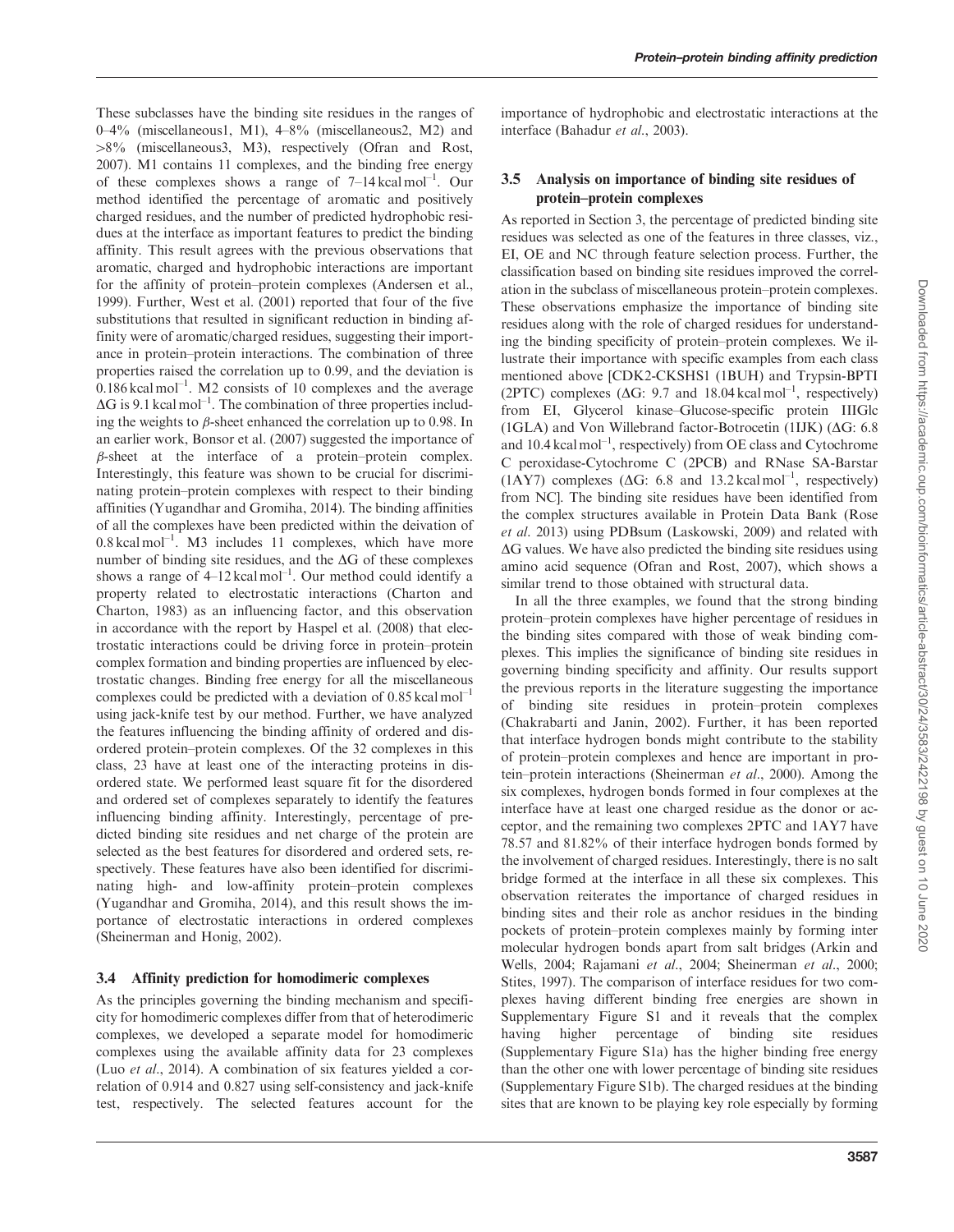hydrogen bonds at protein–protein interfaces are represented using different colors.

# 3.6 Comparison of multiple regression and SVM-based regression methods

We have compared the results obtained in the present study using multiple regression technique with support vector regression, and the details are given in [Supplementary Table S5](http://bioinformatics.oxfordjournals.org/lookup/suppl/doi:10.1093/bioinformatics/btu580/-/DC1). We observed that the performance of the present method is better than or similar to that obtained with support vector regression in most of the classes. Further, the average correlation is 0.91 and 0.88, respectively, for multiple regression and support vector regression. The average MAE for these models is 0.52 and 0.60. This shows the better performance of the present method than support vector regression.

#### 3.7 Comparison with previous methods

The present work is the first sequence-based method for predicting the binding affinity of protein–protein complexes. Hence, it is not appropriate to compare with other existing structure-based methods. However, the comparison of features and performance provides additional information for using different methods. The available structure-based methods used 3–378 features for predicting the binding affinity [\(Audie and Scarlata, 2007](#page-6-0); [Horton](#page-6-0) [and Lewis, 1992](#page-6-0); Jiang et al[., 2002;](#page-6-0) Ma et al[., 2002; Moal](#page-6-0) et al. [2011;](#page-6-0) Su et al[., 2009;](#page-6-0) Tian et al[., 2012; Vreven](#page-6-0) et al., 2012; [Zhang](#page-6-0) et al[., 2005;](#page-6-0) Zhou et al[., 2013](#page-6-0)). The main shortcomings of these methods are (i) the requirement of structural information, (ii) usage of relatively small number of data, (iii) good performance only on rigid complexes and (iv) possibility of over-fitting [\(Kastritis and Bonvin, 2013\)](#page-6-0). On the other hand, in our previous work we have developed a machine learning-based model for discriminating protein–protein complexes in terms of their binding affinity, and it was a two-state classification problem [\(Yugandhar and Gromiha, 2014\)](#page-6-0). The present method has several advantages such as (i) no structural information is required, (ii) we classified the complexes based on function, that imparts biological relevance to this method, (iii) properly validated using jack-knife test. Nevertheless, there are certain limitations in our method such as (i) being a sequence-based method, it cannot be used to check the binding affinity of different binding poses of a single protein pair, (ii) the method is based on a relatively small dataset and (iii) classification has been done on a broader level of functions. In future, when new experimental data for protein– protein binding affinity get accumulated, the method can be refined and/or make additional sub-classifications to increase its reliability.

Further, we have compared the performance of our method (PPA-Pred) with other structure-based methods, viz., DFIRE (Liu et al[., 2004](#page-6-0)), PMF (Su et al[., 2009](#page-6-0)) and consensus approach (Moal et al[., 2011](#page-6-0)) using a dataset of 137 complexes along with its subsets with flexible and rigid complexes [Complexes with interface RMSD ( $c_{\alpha}$  atom) <1 Å are considered as rigid and the remaining as flexible]. Our method showed better performance than all of them, and it could predict efficiently for both rigid as well as flexible complexes (Fig. 2). The improvement of correlation using our method is 0.25, 0.44 and 0.32 in rigid, flexible and all complexes, respectively.



Fig. 2. Comparison of the performance of our method (PPA-Pred) with previous methods

## 3.8 Prediction on the Web

We have developed a Web server named 'Protein-Protein Affinity Predictor (PPA-Pred)' for predicting the binding affinity of protein–protein complexes from amino acid sequence. It takes the functional information and amino acid sequence in FASTA format as input. The output includes the predicted value of binding affinity,  $\Delta G$  and  $K_d$ . The  $K_d$  value is derived using the following equation.

$$
\ln K_d = -\frac{\Delta G}{RT} \tag{1}
$$

In the above equation,  $\Delta G$  is the dissociation free energy,  $K_d$ is the dissociation constant, R is the gas constant  $(1.987 \times 10^{-3} \text{ kcal mol}^{-1} \text{K}^{-1})$ , and T is the temperature (assumed to be room temperature i.e.  $25^{\circ}$ C). The Web server is freely accessible at [http://www.iitm.ac.in/bioinfo/PPA\\_Pred/](http://www.iitm.ac.in/bioinfo/PPA_Pred/).

# 4 CONCLUSION

We have developed the first sequence-based method for predicting the binding affinity of protein–protein complexes using a robust methodology based on the functional classification. We obtained a mean correlation and MAE of 0.91 and 0.52, respectively, using jack-knife test. Further, we have systematically analyzed the importance of selected features in each class and related with experimental observations. It is evident that the percentage of binding site residues plays an important role in governing protein–protein binding affinity. We suggest that our method (PPA-Pred) could be used as an efficient tool for protein–protein interaction network analysis for specific diseases.

## ACKNOWLEDGEMENTS

The authors thank Prof. Taguchi for fruitful discussions and the Bioinformatics facility, Indian Institute of Technology Madras and High performance computing environment (HPCE) for computational facilities. K.Y. thanks Paruchuri Anoosha for the help in developing the Web server and the University Grants Commission (UGC), Government of India for providing research fellowship. M.M.G. thanks Chuo University for a